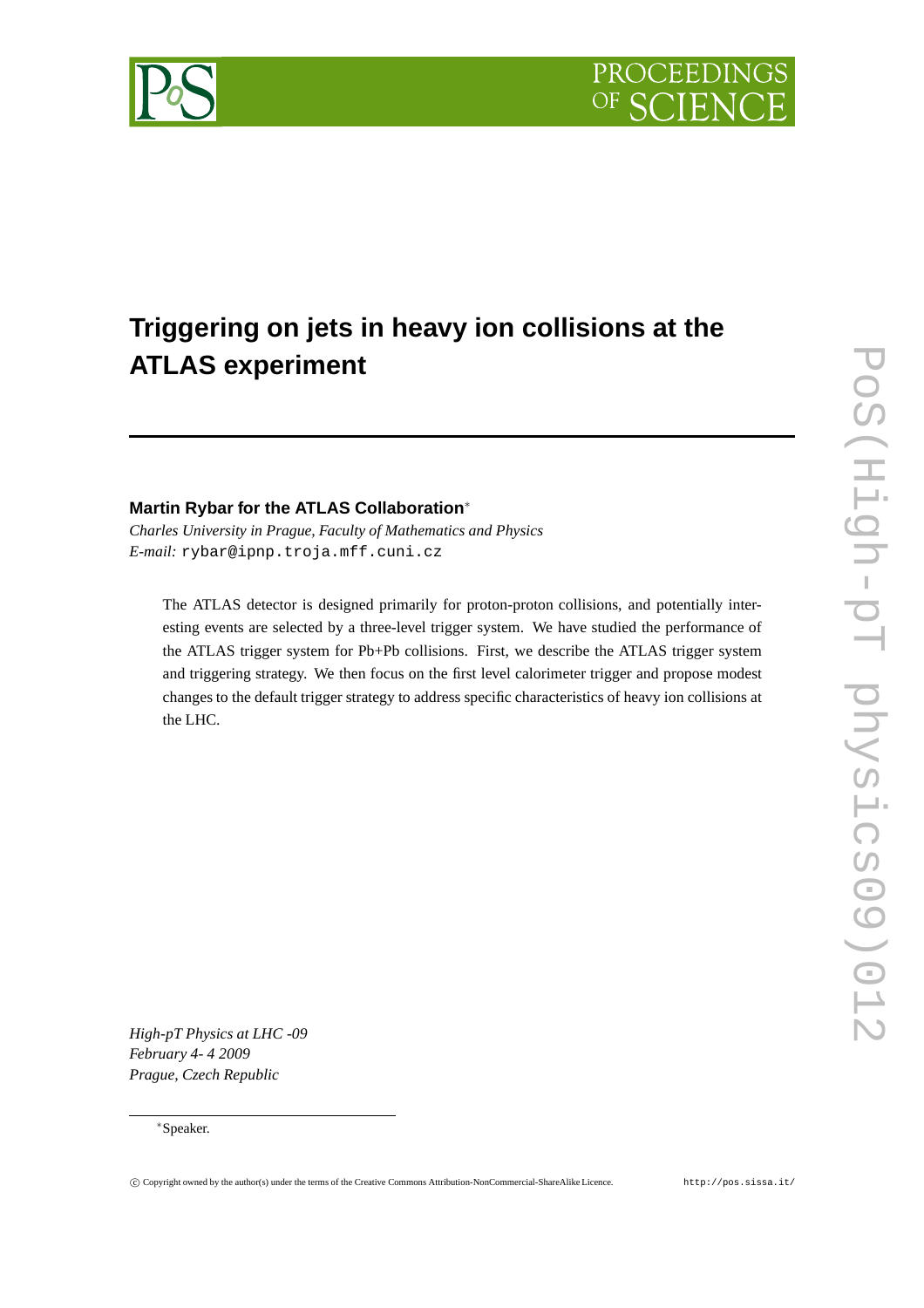# **1. Introduction**

The ATLAS detector, shown in Fig.1, is one of two general purpose detectors at the Large Hadron Collider (LHC) which are designed for p+p collisions at 14 TeV centre of mass energy and built to perform precision measurements of the Standard Model parameters, to search for the Higgs boson and to search for Supersymmetry and other physics beyond Standard Model. The bunchcrossing frequency of  $p+p$  collisions is 40 MHz, leading to an interaction rate of approximately 1 GHz at the nominal luminosity  $10^{34}$ cm<sup>-2</sup>s<sup>-1</sup>. Therefore the data flow is in an order of  $10^7$ MBs<sup>-1</sup>. Currently, this rate is too large for the expected archiving system. The solution is to have a trigger system which selects 200 Hz of potentially interesting events, reducing the data flow to approximately 300 MB/s for archiving.



**Figure 1:** The ATLAS detector.

|                                | $p+p$                                      | $Pb+Pb$                                    |
|--------------------------------|--------------------------------------------|--------------------------------------------|
| High designed luminosity       | $10^{34}$ cm <sup>-2</sup> s <sup>-1</sup> | $10^{27}$ cm <sup>-2</sup> s <sup>-1</sup> |
| Charged particles multiplicity | 200                                        | 3000                                       |
| Interaction rate               | 1 GHz                                      | $7.7$ kHz                                  |
| Event size                     | 1.5Mb                                      | 5M <sub>b</sub>                            |
| Maximum archiving rate         | 200Hz                                      | $\cdot$ )Hz                                |

Since  $p+p$  and Pb+Pb collisions differ significantly in event rates and event size (see table 1.) it is clear that some modifications need to be made to the default trigger configuration.

**Table 1:** Comparison between expectations for p+p [1] and Pb+Pb collisions [2]

# **2. ATLAS trigger system**

To achieve the desired reduction in trigger rate, ATLAS has a three-level trigger system. The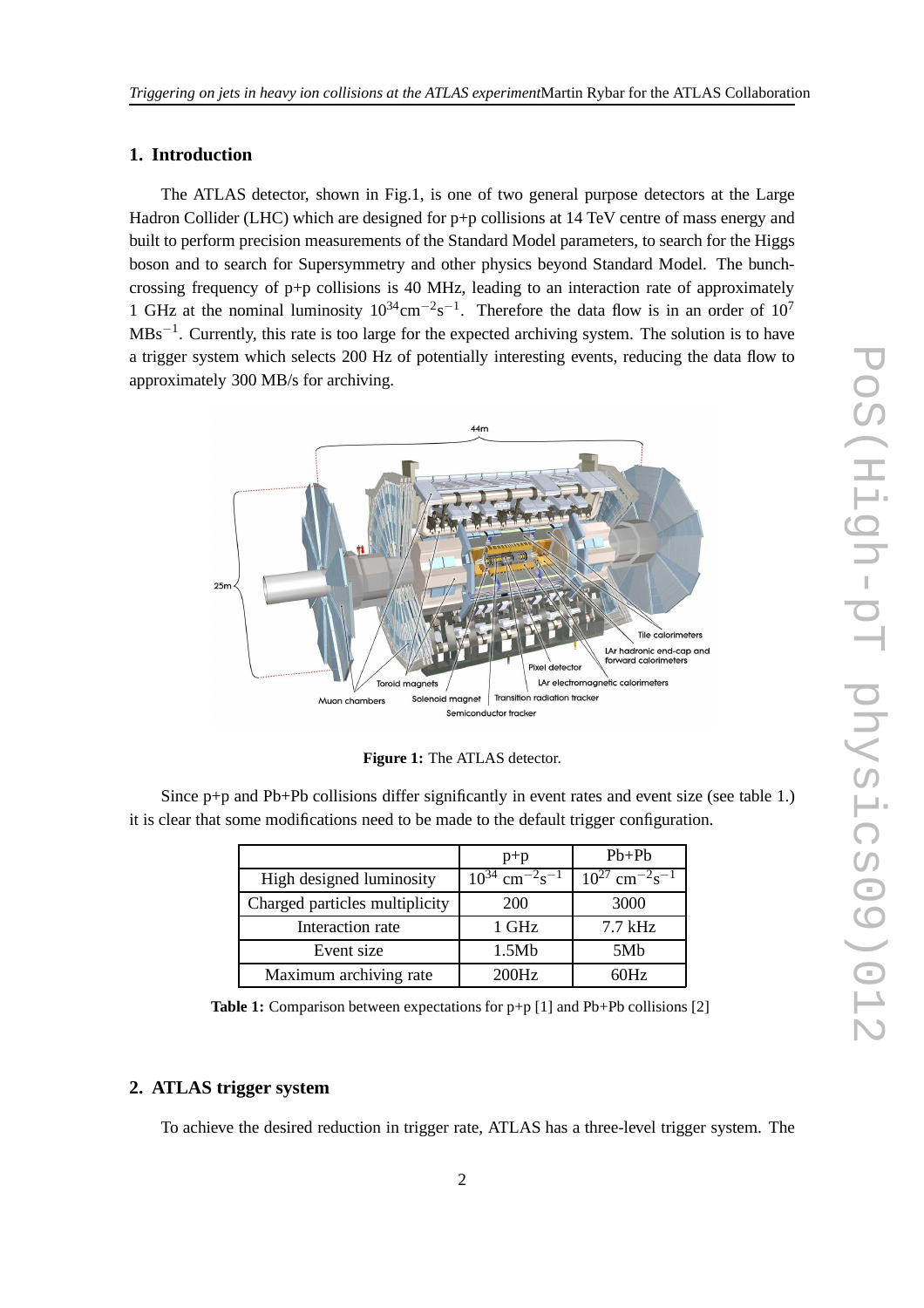First-Level Trigger (L1) is hardware based. The High-Level Trigger (HLT) is primarily implemented in software and is subdivided into Level-2 (L2) and the Event Filter (EF). An overview of the trigger system is shown in Fig. 2. After an event is accepted by the L1, the data from pipeline memories are transferred through the derandomizer to the read out Driver (ROD) out of the detector. The ROD is an interface to the data acquisition (DAQ) system that defines the data format of the event and provides error detection and recovery mechanisms. The data waiting for the L2 decision are temporarily stored in the read out buffers (ROB). Events accepted by L2 are transferred to the event-building system and then to EF for a final selection.



**Figure 2:** Overview of the ATLAS trigger system.

#### **2.1 Level-1 trigger**

The L1 trigger is a hardware-based system which can use only simple algorithms because of its small latency limit of  $2.5 \mu s$ . It uses only a subset of the ATLAS detector, particularly the calorimeters and muon chambers with reduced granularity. The goal of L1 is to reduce the event rate to 75 kHz. However, since the maximum interaction rate of Pb+Pb collisions is 7.7 kHz [2] a rejection at L1 is not needed. Despite this fact we need an efficient L1 trigger because it provides region of interest (RoI) that are supplied to the level-2 trigger. Events that pass the L1 selection conditions are transferred from the detector-specific front-end electronics to the data acquisition system.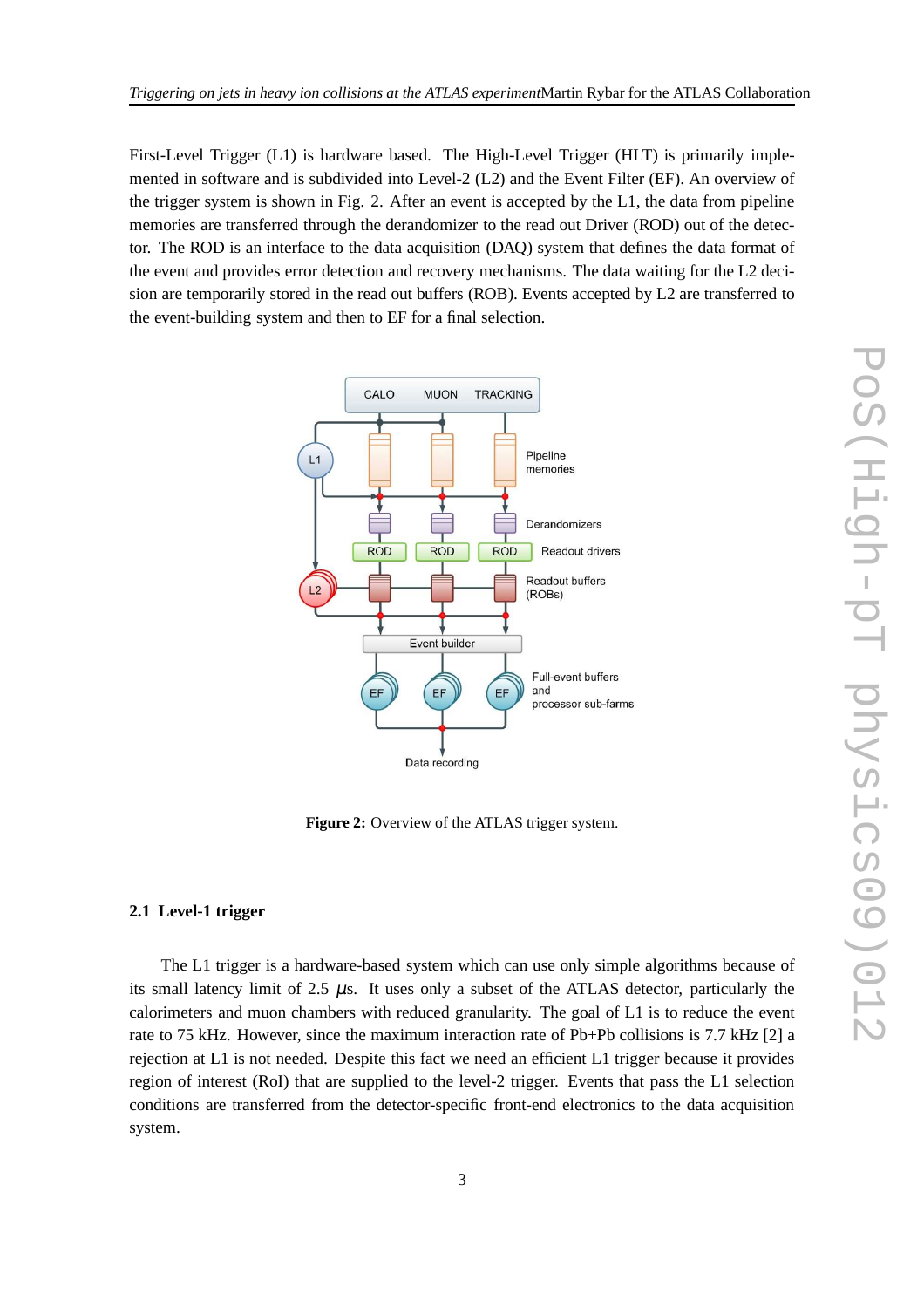$\begin{array}{r} \mathsf{Trigger\,} \mathsf{Tour}_{\mathsf{CP}} \\ \begin{array}{r} \mathsf{A}\mathsf{v}_\mathsf{I}=0.1 \end{array} \end{array}$  $\eta = 0$ **210 m**  $16X<sub>0</sub>$  $\begin{array}{c}\n\text{Trigger} \\
\text{Tower} \\
\Delta \varphi = 0.0982\n\end{array}$  $4.3X<sub>0</sub>$  $\begin{pmatrix} 1 \\ 2 \\ 1 \end{pmatrix}$ 、Hadronic<br>calorimete  $1.7X_0$  $1245$  $\frac{36.8}{m}$  = 147.3mm Electromagnetic<br>calorimeter Square towers in<br>Sampling 2 Trigger towers  $(\Delta \eta \times \Delta \phi = 0.1 \times 0.1)$ Electromagnetic<br>isolation ring **Vertical Sums**  $\frac{1}{37.5 \text{mm/s}} = 4.69 \text{mm}$ <br> $\Delta \eta = 0.002$  $\Delta \eta \approx 0.025$  $\Delta \eta = 0.0031$ Strip towers in Sampling 1  $\leftarrow$   $\Sigma$  + Horizontal Sums Hadronic isolation<br>ring and core ጴ  $\eta$ **Figure 4:** Description of the **Figure 3:** Schematic diagram of the ATLAS trigger tower scheme for ATLAS EM calorimeter.

The basic quantity for the calorimeter trigger is the "trigger tower", an example of which is shown in Fig. 3, which combines cells of the actual calorimeter.

L1 creates the following types of trigger objects:

- **EM/Tau RoI:** electrons, γ, τ and single hadron candidates. These objects are reconstructed by the electromagnetic calorimeter (electron, photon) and hadronic calorimeter ( $\tau$  and hadrons). The EM/Tau RoI's can be restricted by setting up to 16 thresholds. These thresholds provide criteria for electrons and  $\gamma$  hadronic veto and for EM/Tau isolation. The electron/photon and  $\tau$ /hadron finding algorithms cover  $|\eta| < 2.5$  and are based on a sliding window of  $4 \times 4$ trigger towers with granularity  $0.1 \times 0.1$  in  $\eta$  and  $\varphi$  (see Fig. 4). Algorithms use six basic elements [4]:
	- 1. Four overlapping EM clusters, each summed over two electromagnetic towers. This element is used to measure the  $E_T$  of electromagnetic showers.
	- 2. A hadronic core, four hadronic towers centred in the algorithm window behind the EM clusters. This sum is used for isolation tests in the hadronic calorimeters.
	- 3. Four hadronic clusters, each summed in depth over the electromagnetic and hadronic calorimeters. These four hadronic clusters are formed by individually summing twotower EM cluster (item 1) with the hadronic core (item 2). This element is used to measure the *E<sup>T</sup>* of hadronic showers.
	- 4. An electromagnetic isolation ring which consists of 12 electromagnetic towers surrounding clusters. This sum is used for isolation tests in the electromagnetic calorimeters.
	- 5. A hadronic isolation ring which consists of 12 hadronic towers behind the electromagnetic isolation ring. This sum is used for isolation tests in the hadronic calorimeters.



EM/Tau RoI's.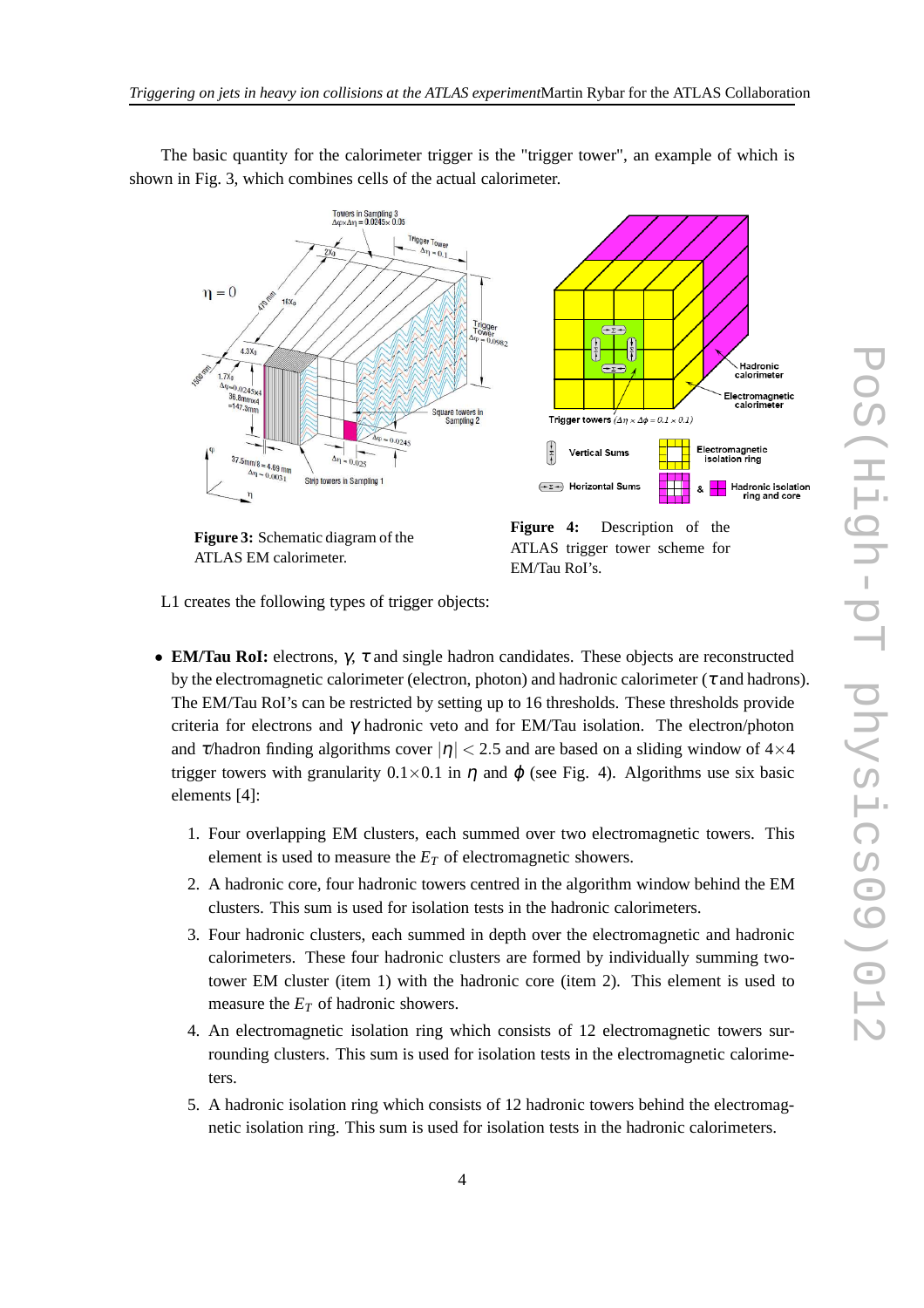6. A  $2\times2$ -tower cluster RoI, summed in depth over the electromagnetic cluster regions and hadronic core (item 2). Its center is in a local maximum given by the sliding window algorithm.

The requirements for electron/photon RoIs are:

- 1. The most energetic of the four clusters in the electromagnetic calorimeter must be greater than one of the 16 thresholds.
- 2. The cluster RoI must be a local  $E_T$  maximum compared to its neighbours
- 3. Isolation requirements the total  $E_T$  in the electromagnetic/hadronic isolation ring must be less than the corresponding electromagnetic/hadronic isolation ring threshold.
- 4. The total  $E_T$  in the hadronic core must be less than the chosen threshold.

The requirements for Tau/hadron objects:

- 1. The most energetic of the four clusters in the electromagnetic + had. calorimeter must be greater than a given threshold.
- 2. The cluster RoI must be a local  $E_T$  maximum compared to its neighbours
- 3. Isolation requirements, similar to that used for electron/photon RoIs.
- **Jet RoI**: hadronic jet candidate reconstructed by both hadronic and electromagnetic calorimeter. There are two sets of thresholds: 8 thresholds for central JET RoI's ( $|\eta| < 3.2$ ) and 4 thresholds for forward JET RoI's. The jet trigger algorithm is similar to the <sup>τ</sup>/hadron trigger, but it uses a different granularity and a different cluster size. The basic units are the "jet elements", which are formed by summing over  $2\times 2$  trigger towers, which means that the granularity is 0.2×0.2. Some jet elements in the forward region ( $|\eta| > 2.4$ ) have a different size which implies that the JET RoI's have also different size, as shown in Fig. 5.



**Figure 5:** Granularity for triggering in outer region [3].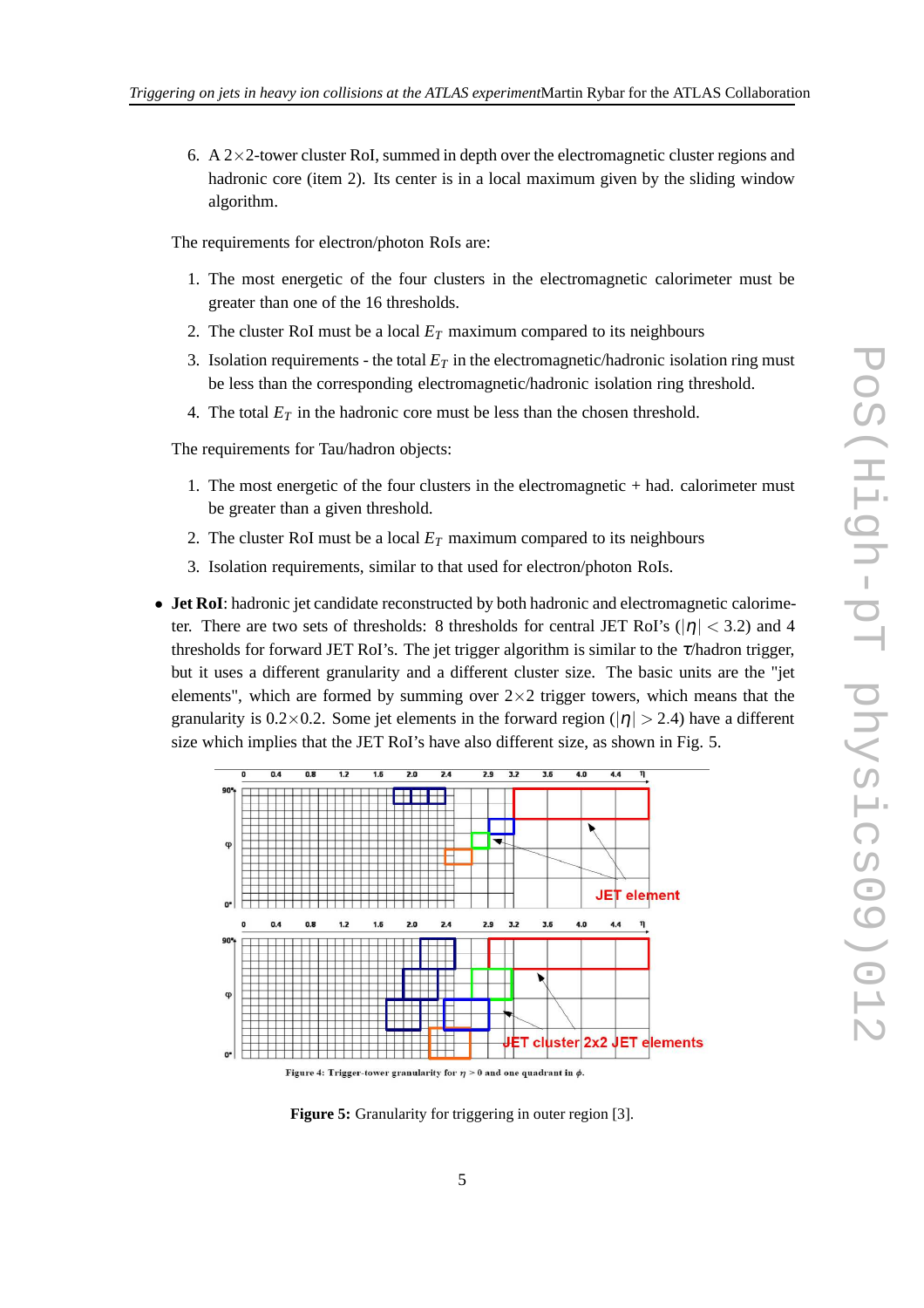The jet algorithm has two components [4]:

- 1. A  $2\times2$  JET RoI
- 2. Jet windows which are used to measure the jet  $E_T$ . The windows are summed over  $2 \times 2$ ,  $3 \times 3$  or  $4 \times 4$  jet elements. The jet window slides in steps of one jet element. We use only the  $2 \times 2$  because of the large backgrounds in heavy ion collisions.

There are two requirements for JET RoI's:

- 1. The cluster RoI must be a local  $E_T$  maximum compared to its neighbours.
- 2. The jet window  $E_T$  must be greater than the jet threshold.
- **Total**  $E_T$ : Total transverse energy. Four thresholds are available.
- **Missing**  $E_T$ : Signature of neutral weakly interacting particles. A set of 8 thresholds is available.
- **Muon RoI**: Muon candidate object reconstructed by the ATLAS muon spectrometer. There are 6 independently programmable  $p_T$  thresholds available.

There are several other conditions for candidate objects to avoid multiple counting of RoI's. More information about the specifications of the L1 trigger can be found in [1] and [3].

We used PYTHIA [6] events with  $70 - 140$  GeV jets and embedded them into unquenchinged HIJING [7] events for testing the L1 trigger system in simulations. We also tested the influence of collision centrality on the trigger by using three samples of different impact parameter, which controls the background multiplicity. The analysis was carried out for three impact parameter selections,  $b=2$ , 6, 10 fm, which have average  $dN/d\eta = 2700$ , 1700, 460.

The trigger efficiency is defined by a number of RoI's that are transferred from L1 to L2. This number is limited by the trigger specifications. The limit for JET RoI's is 32, and the limit for EM/Tau RoI's is 64. If the number of RoI's reaches the limit the recording stops. This implies that loose thresholds can cause an effective loss of a part of calorimeter. An illustration of this effect is in Fig. 6, where the asymmetry in  $\eta$  is caused by exceeding the maximum number of RoI's.

The left plot of Fig. 7 shows the number of EM/Tau RoI's for the lowest default p+p thresholds. The right plot of Fig. 7 shows the number of JET RoI's for the lowest default thresholds. It is seen that we need to optimize thresholds in order to accept as many interesting RoI's as possible, but to stay below the maximum allowed. As a first attempt to optmize the L1 trigger, we use dijets to calculate thresholds in order to have an average of five RoI's per event.

Fig. 8 shows EM/Tau and JET RoI's integral distribution for the difference collision centralities. It is evident that the thresholds must depend on centrality, which can be determined using the total E*<sup>T</sup>* trigger information as one can see in Fig. 9. We can require a coincidence in the central trigger processor (CTP) between the total  $E_T$  and the threshold for EM/JET RoI's:

$$
total E_T < X \text{ TeV} \& \text{RoI } E_T > Y \text{ GeV}
$$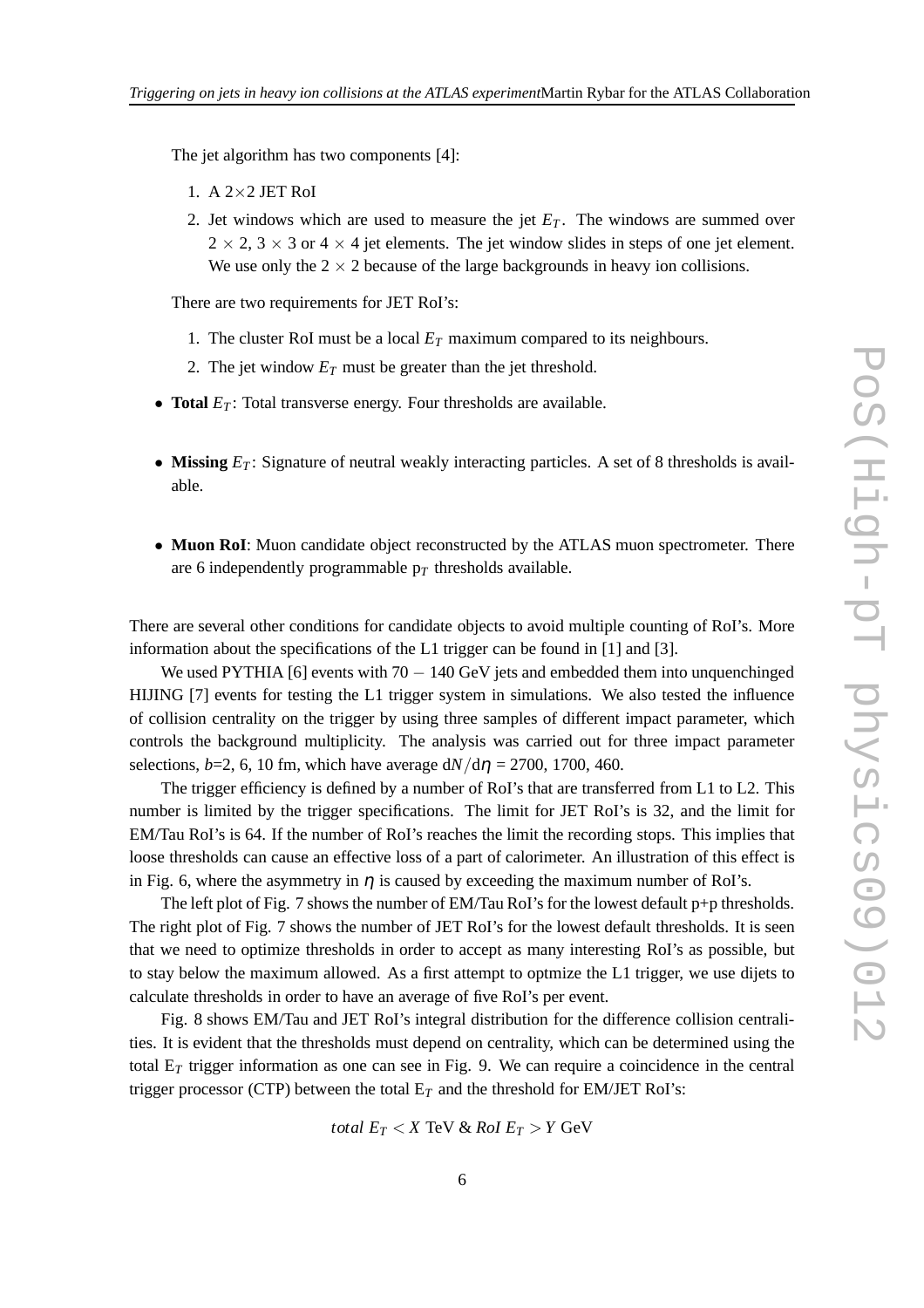

**Figure 6:** E<sub>*T*</sub> versus  $\eta$  distribution of EM/Tau RoI's in electromagnetic calorimeter for centrality  $b = 6$  fm.



**Figure 7:** *left* - Number of EM RoI's for a 3 GeV threshold. *right* - Number of JET RoI's for a 5 GeV threshold.

We can use predefined thresholds for the EM/Tau and JET RoI's but certainly we will have to redefine the thresholds for total  $E_T$  because the current values in firmware, designed for  $p+p$ , are too low (the maximum value is presently 650 GeV, while the total energy in peripheral collisions is expected to be 2 TeV). The overall set of suggested thresholds can be found in table 2.

| Total ET $[TeV]$ | JET threshold [GeV] | EM threshold [GeV] |
|------------------|---------------------|--------------------|
| $0 - 5$          | 18                  |                    |
| $5-9$            | 35                  |                    |
| $9 - 13$         | 42.                 |                    |
| $13 - 16$        | 70                  |                    |
| >16              |                     |                    |

**Table 2:** Suggested trigger menu

Fig. 10 shows the distributions of the number of trigger objects for three different centralities for suggested thresholds. One can see that distributions are safely below the saturation limit.

The resulting efficiency can be found in Fig. 11. The efficiency can be further improved by optimizing thresholds for heavy ion collisions (as shown in Table 3) and by running jet-finding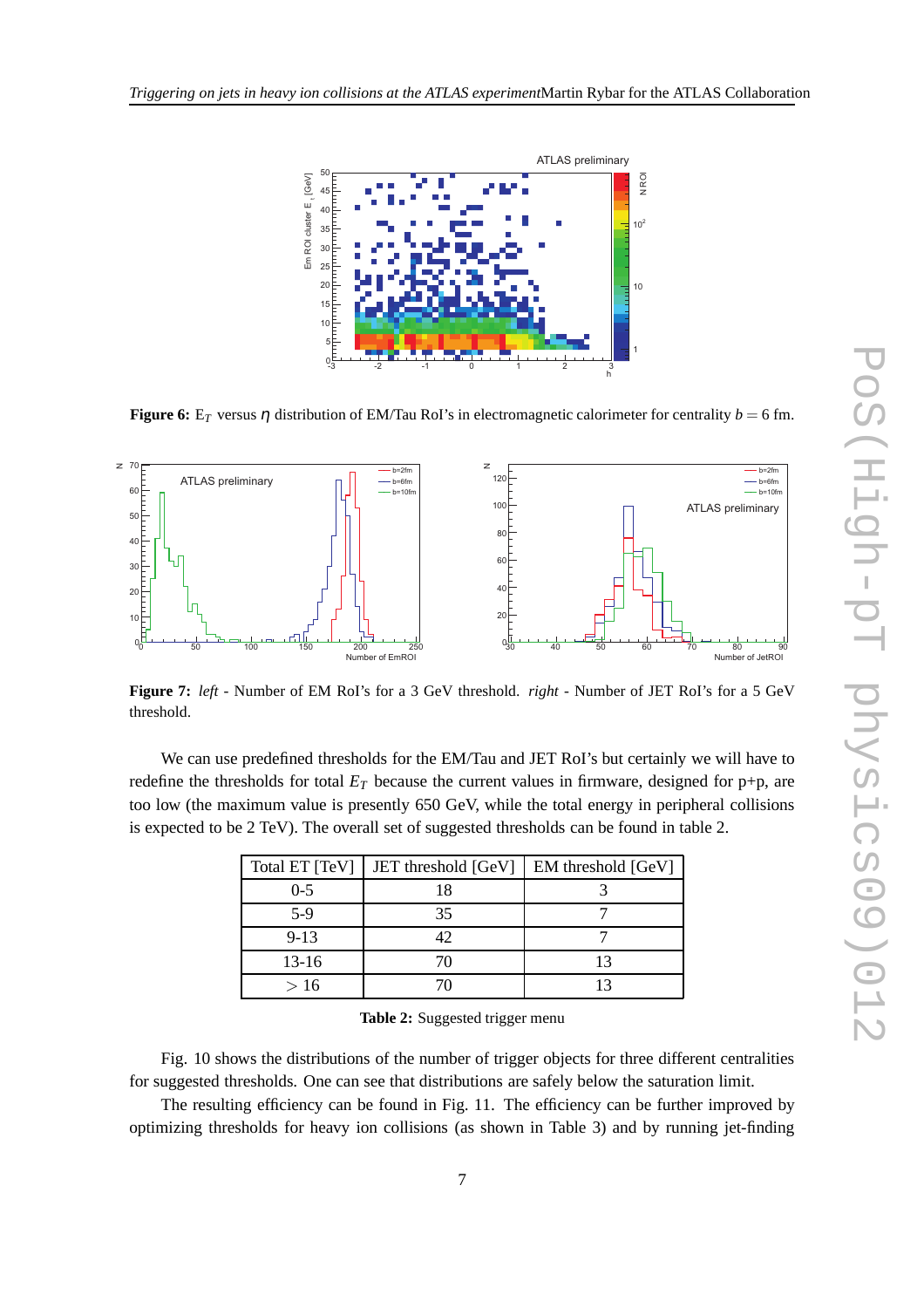

**Figure 8:** (left) Integral distribution for EM/Tau RoI E*<sup>T</sup>* , (right) same for JET RoI's.



**Figure 9:** Distribution of total  $E_T$  for three centrality bins (b = 2,6 and 10 fm).



gested thresholds.

algorithms at L2, not only on JET RoI's but also on EM or Tau/hadron RoI's. This can be seen in the right plot of Fig. 12, where Tau/hadron RoI's are also used.

It has been mentioned that the endcaps and forward calorimeters have a coarser granularity, which leads to the RoI's in this region having a larger spread than in the central region (as shown in Fig. 13). This can bias efficiency and increase the number of RoIâ $\tilde{A}Z$ s in these regions. An  $\eta$ dependent threshold is a partial solution to this problem. We will probably also accept all forward JET RoI's (12 forward JET RoI's in each event) because of their large size (as shown in Fig. 5), making it difficult to estimate if they contain jets at the trigger level.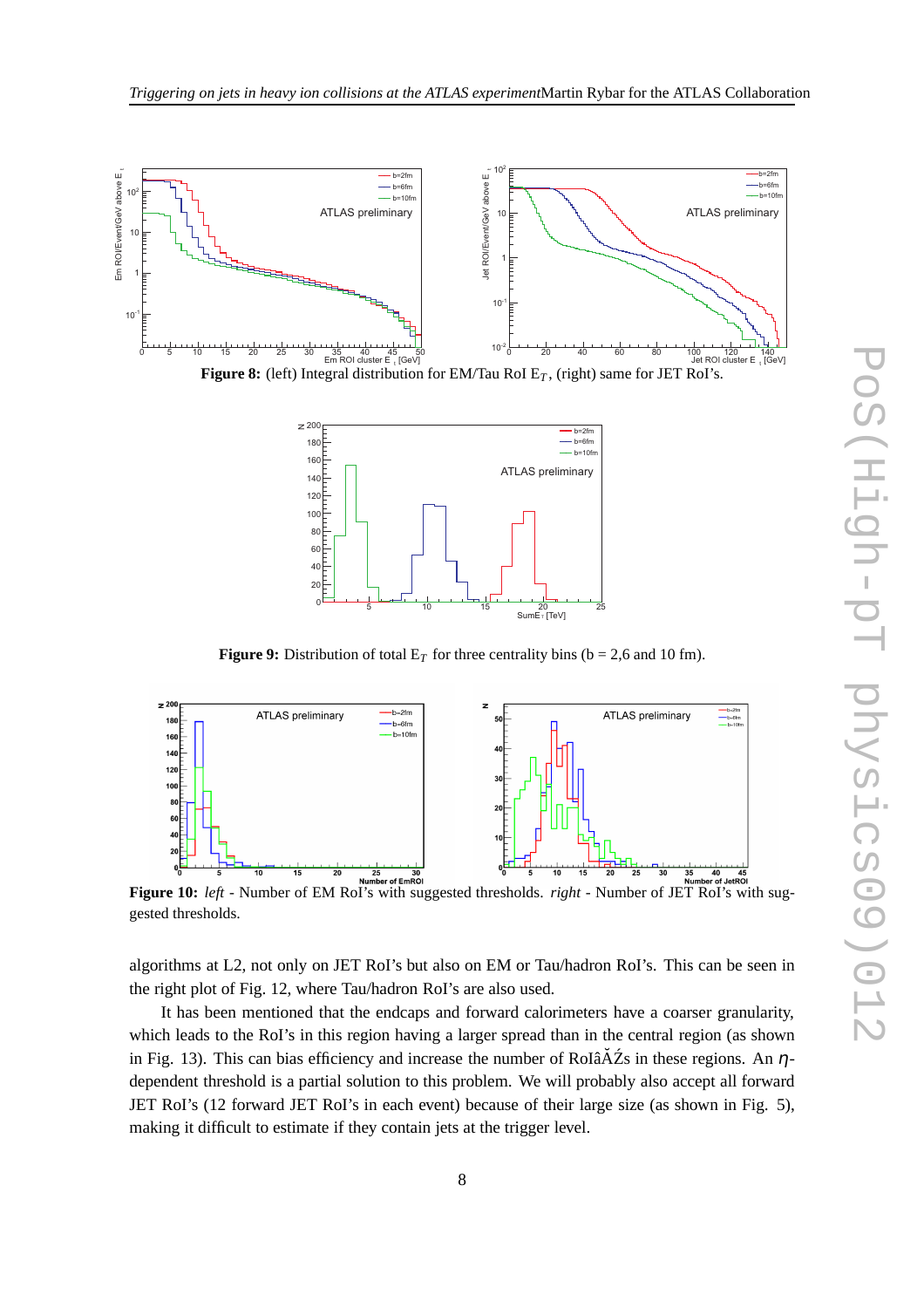| Total ET [TeV] | JET threshold [GeV] | <b>EM</b> threshold [GeV] |
|----------------|---------------------|---------------------------|
| $0 - 5$        | 18                  |                           |
| $5-9$          | 25                  |                           |
| $9-13$         | 38                  |                           |
| $13-16$        | 50                  |                           |
| >16            |                     |                           |

**Table 3:** Proposed modification of trigger thresholds for ATLAS heavy ion running



Figure 11: Jet trigger efficiency without any threshold modifications.



**Figure 12:** Jet trigger efficiency with modified thresholds and *left* if Tau/hadron RoI's are included at L2, and *right* if EM RoI's are included as well.

Overall, it is found that the ATLAS L1 trigger can be used effectively in heavy ion collisions.

#### **2.2 The Level-2 trigger**

The level-2 (L2) trigger is based on software selection algorithms running in the processor farms to reduce the rate coming from L1 to about 900 Hz. The L2 algorithms are seeded by L1 RoI's so that only a small fraction of the event is transferred to the L2. The L2 can access data from all subdetectors with full granularity and latency limit is 10 ms; thus, it can use more sophisticated algorithms. The L2 trigger refines the decision made by L1 and adds additional selection criteria.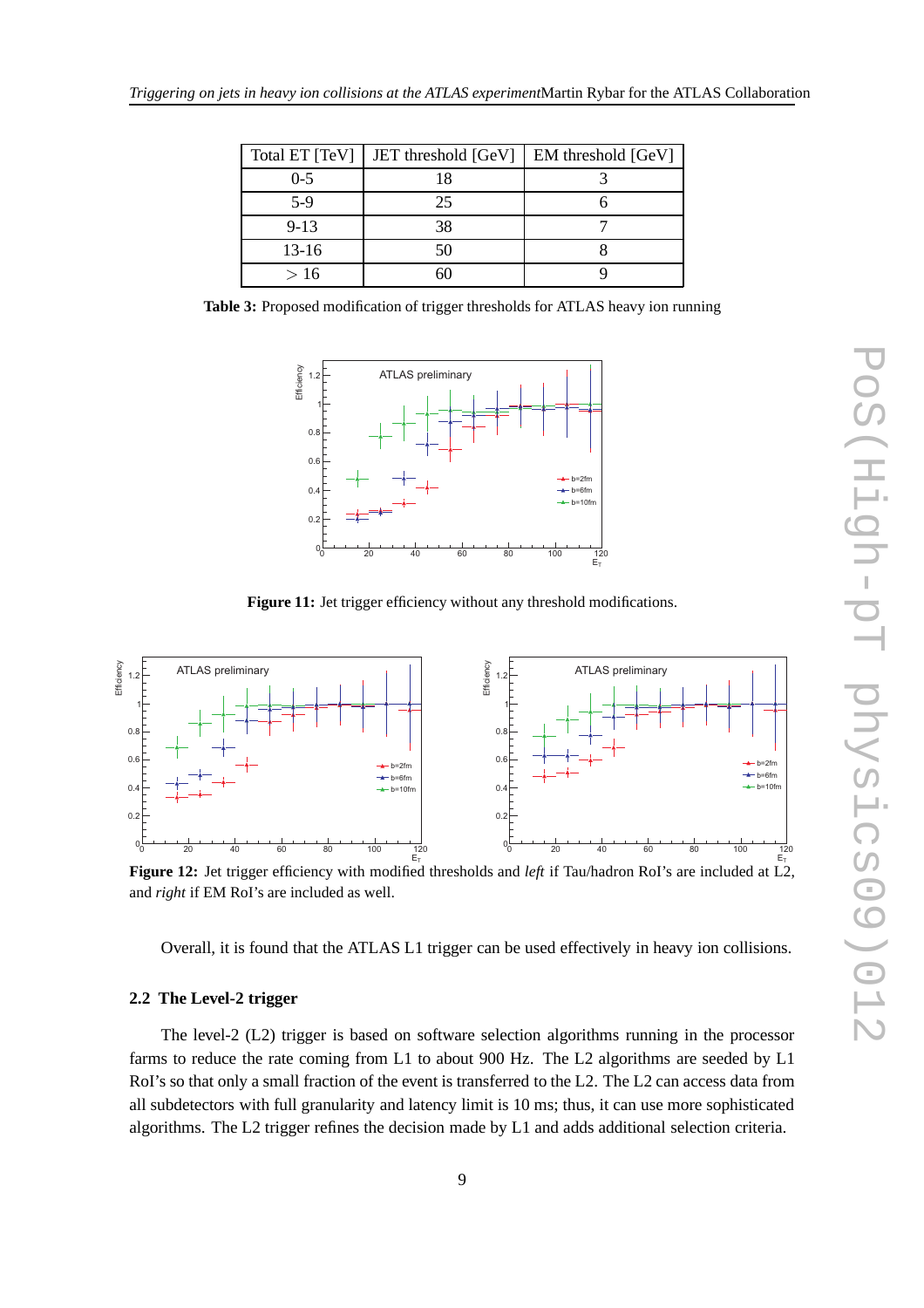

**Figure 13:** JET's  $E_T$  versus  $\eta$  distribution for centrality b=6 fm: strips at large pseudorapidity are forward JET RoI's. The "U-shape" is caused by coarser granularity in the endcaps.

The L2 trigger consists of several steps which are grouped together into a trigger "chain". Each trigger signature (e.g. a 60 GeV jet, or a 20 GeV muon) corresponds to a set of algorithms that are executed sequentially. There are two basic algorithm types:

- 1. **Feature extraction algorithms (FEX)** are used to access trigger objects (e.g. clusters, tracks) which are used to create physics objects (e.g. jets, electrons) to confirm the candidate RoI.
- 2. **Hypothesis algorithms** are used to reconstruct physics objects and apply cuts to them to reject events.

More information about the L2 trigger can be found in Refs. [1] and [5].

At present, we use the default jet-finding algorithm at L2. It is a simple cone algorithm with three iterations and  $R = 0.4$ . We do not have implementation of any background subtraction yet. Figure 14 shows a first result from the L2 studies: the distribution of jet  $E<sub>T</sub>$  for different centralities. The input data contained jets with parton energy 35 - 70 GeV and it is clear that the background subtraction is absolutely necessary for any future study, just as it is in the offline analysis.

#### **2.3 Event filter**

The Event Filter (EF) is also software based. In contrast to L2 it runs after the event building, so it has access to the complete event. Its task is to reduce Pb+Pb rate to 60 Hz, with events accepted by the EF archived to mass storage. The EF first refines the L2 decision, and is seeded by L2 similarly to how L2 is seeded by L1 RoIs. However, the EF uses algorithms similar to those used for offline reconstruction, and we expect to adapt our current offline scheme to the trigger in the near future.

### **3. Conclusion**

The ATLAS trigger is designed to cope with p+p collisions at 1 GHz. We have proposed modest changes to adapt it to heavy ion collisions. We have almost 100% efficiency for jets of 60